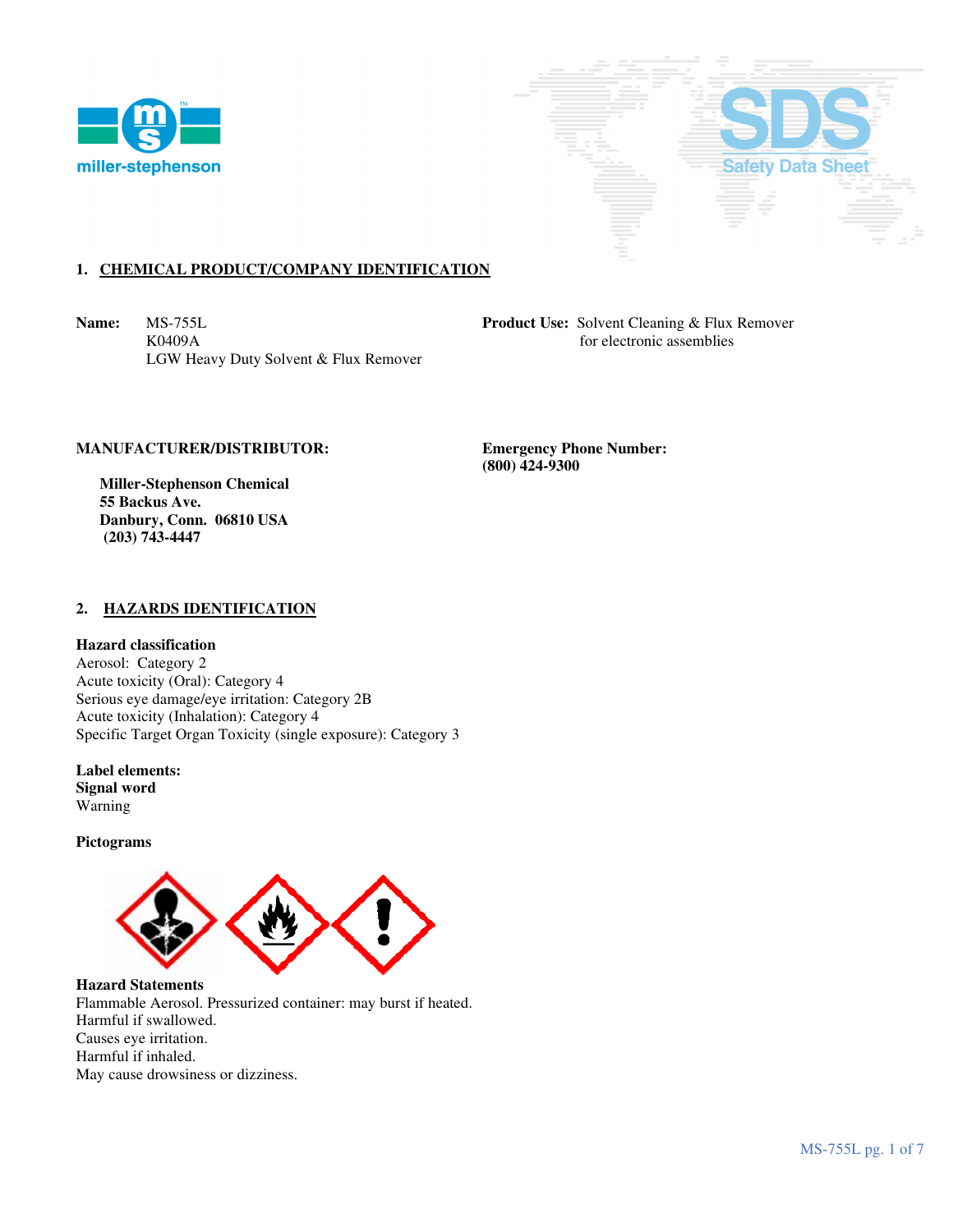#### **Precautionary Statements**

Keep away from heat/sparks/open flames/hot surfaces. – No smoking. Do not spray on an open flame or other ignition source. Do not pierce or burn, even after use. Wash skin thoroughly after handling. Do not eat, drink, or smoke when using this product. Avoid breathing fumes/mist/vapor/spray. Use only outdoors or in a well-ventilated area. IF SWALLOWED: Call a POISON CENTER or doctor/ physician if you feel unwell. Rinse mouth IF IN EYES: Rinse cautiously with water for several minutes. Remove contact lenses, if present and easy to do. Continue rinsing. If eye irritation persists: Get medical advice/ attention. IF INHALED: Remove victim to fresh air and keep comfortable for breathing. Call a POISON CENTER or doctor/ physician if you feel unwell. Protect from sunlight. Do not expose to temperatures exceeding 50°C/122°F. Dispose of contents/ container to an approved waste disposal plant.

## **3. INGREDIENTS**

| <b>Material</b> (s)                   | CAS No.     | <b>Approximate</b> $\%$ |
|---------------------------------------|-------------|-------------------------|
| Trans-1,2-Dichloroethylene            | 156-60-5    | $55 - 60$               |
| Trans-1-Chloro-3,3,3-trifluoropropene | 102687-65-0 | $30 - 35$               |
| Methanol                              | 67-56-1     | $4 - 6$                 |
| Carbon Dioxide                        | 124-38-9    | $3 - 5$                 |

#### **4. FIRST AID MEASURES**

**Inhalation:** Remove patient to fresh air. If not breathing, give artificial respiration. Give oxygen as necessary, if qualified personnel is available. Get medical attention if necessary.

**Eye:** Flush with large amounts of water for at least 15 minutes, lifting eyelids until no evidence of the chemical remains. Remove contact lenses, if present and easy to do. Continue to rinse. Get medical attention

**Skin:** Wash skin with plenty of water for at least 15 minutes. Wash contaminated clothing before use. Get medical attention if necessary.

**Oral:** Rinse mouth. Do NOT induce vomiting without medical advice. Never give anything by mouth to an unconscious person. Call a physician.

## **5. FIRE FIGHTING MEASURES**

**Flammability:** This product is flammable. **Test Method:** Ignition distance test and Enclosed space ignition test

**Suitable Extinguishing Media:** Alcohol resistant foam, Dry chemical, Carbon dioxide (CO2)

**Special hazards:** This product is flammable. Hazardous reaction will not occur under normal conditions. Keep containers cool by spraying with water so they don't rupture when exposed to excessive heat. Vapors may accumulate in confined spaces and are heavier than air. Vapors or gases may ignite at distant ignition sources and flash back.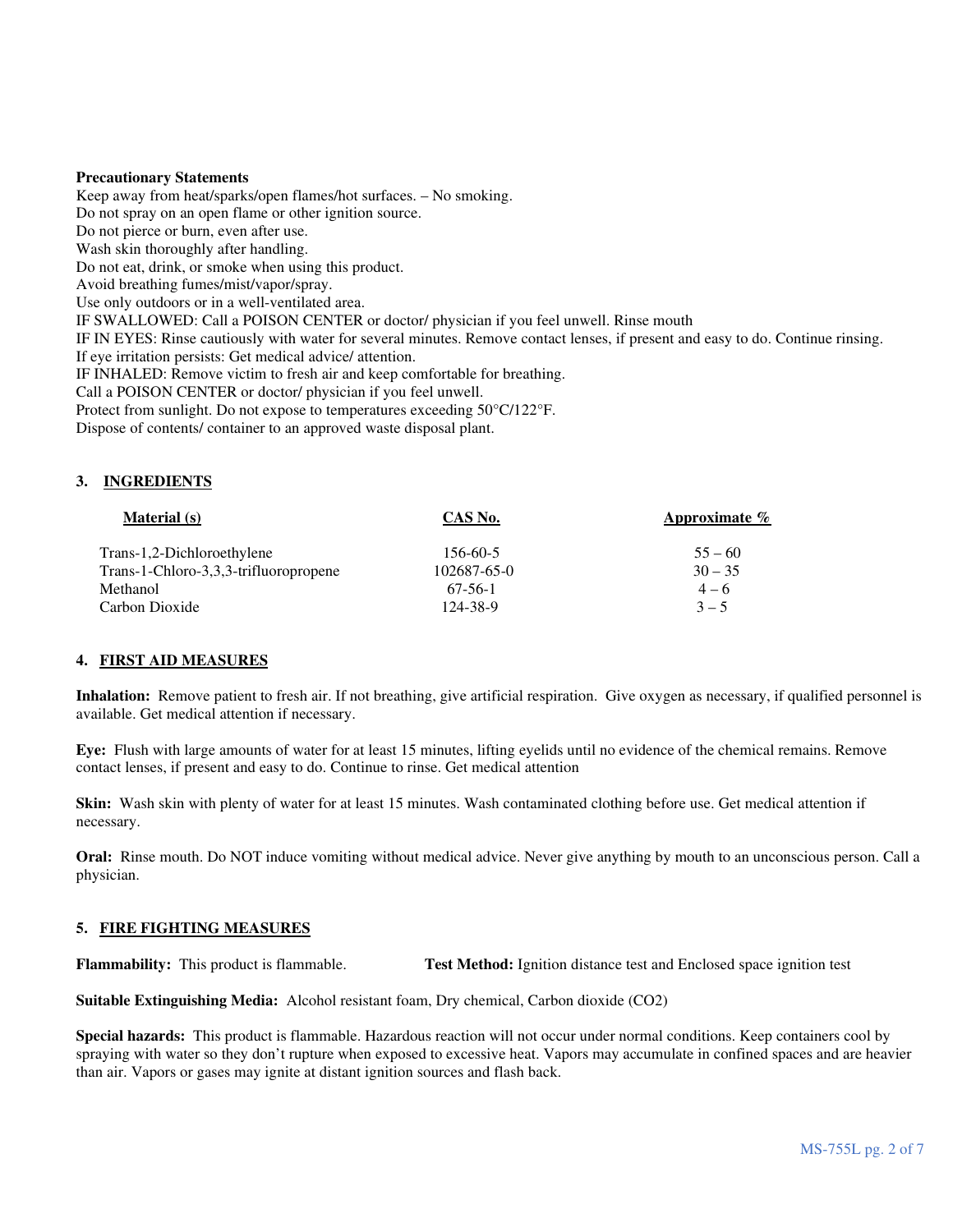**Special Fire Fighting Instruction:** Do not enter area without personal protective equipment. Exposure to decomposition products may be a hazard to health. Wear self-contained breathing apparatus, if necessary. Use water spray to keep exposed containers cool. Do not allow run-off from fire-fighting to enter drains or water sources.

# **6. ACCIDENTAL RELEASE MEASURES**

**Personal precautions, protective equipment, and emergency procedures:** Evacuate personnel to safe area. Use personal protective equipment. Remove all sources of ignition. Ventilate area, especially low or enclosed places where heavy vapors might collect. In case of insufficient ventilation, wear suitable respiratory equipment.

**Environmental precautions:** Avoid release to the environment. Prevent material from entering sewers, waterways, or low areas. Do not allow contact with soil, surface, or ground water. Local authorities should be advised if significant spillages cannot be contained.

**Methods and material for containment and cleaning up:** Contain spillage, and then collect with electrically protected vacuum cleaner or by wet-brushing and place in container for disposal according to local / national regulations.

# **7. HANDLING AND STORAGE**

**Handling:** Keep away from open flame or other ignition sources. Use in a well-ventilated area to avoid breathing vapors. Vapors are heavier than air and accumulate in low areas. Use only with adequate ventilation. Use appropriate respiratory protection when ventilation is inadequate. When using do not eat, drink, or smoke. Avoid contact with skin, eyes or clothing. Wash thoroughly after handling.

**Storage Conditions**: Store in a clean, dry place that is well-ventilated. Do not store near sources of heat, in direct sunlight or where temperatures exceed 125<sup>o</sup>F/52<sup>o</sup>C. Do not pierce or burn, even after use.

#### **8. EXPOSURE CONTROLS/PERSONAL PROTECTION**

| <b>Exposure Limits:</b>               | TWA (ACGIH)     | PEL (OSHA)             |
|---------------------------------------|-----------------|------------------------|
| Trans, 1, 2-Dichloroethylene          | $200$ ppm, TWA  | $200$ ppm, $8$ Hr. TWA |
| Trans-1-Chloro-3,3,3-trifluoropropene | Not Established | Not Established        |
| Methanol                              | 200 ppm, TWA    | 200 ppm, PEL           |

**Respiratory Protection:** Avoid breathing vapors, mists or spray Local exhaust should be used when large amounts are release. If necessary, wear suitable respiratory equipment. Wear a positive-pressure supplied-air respirator. In poorly ventilated areas, or if a large release occurs, use an approved self-contained breathing apparatus (SCBA).

**Eye Protection:** Avoid eye contact. Use chemical goggles or safety glasses with side shields.

**Skin Protection:** Avoid contact with skin. Use gloves/protective clothing that impervious to this material when prolonged or frequently repeated contact occurs.

**Hygiene measures:** Do not eat, drink or smoke when using this product. Do not breathe vapors or spray mist. Avoid contact with skin, eyes, or clothing. Wash exposed areas thoroughly after contact.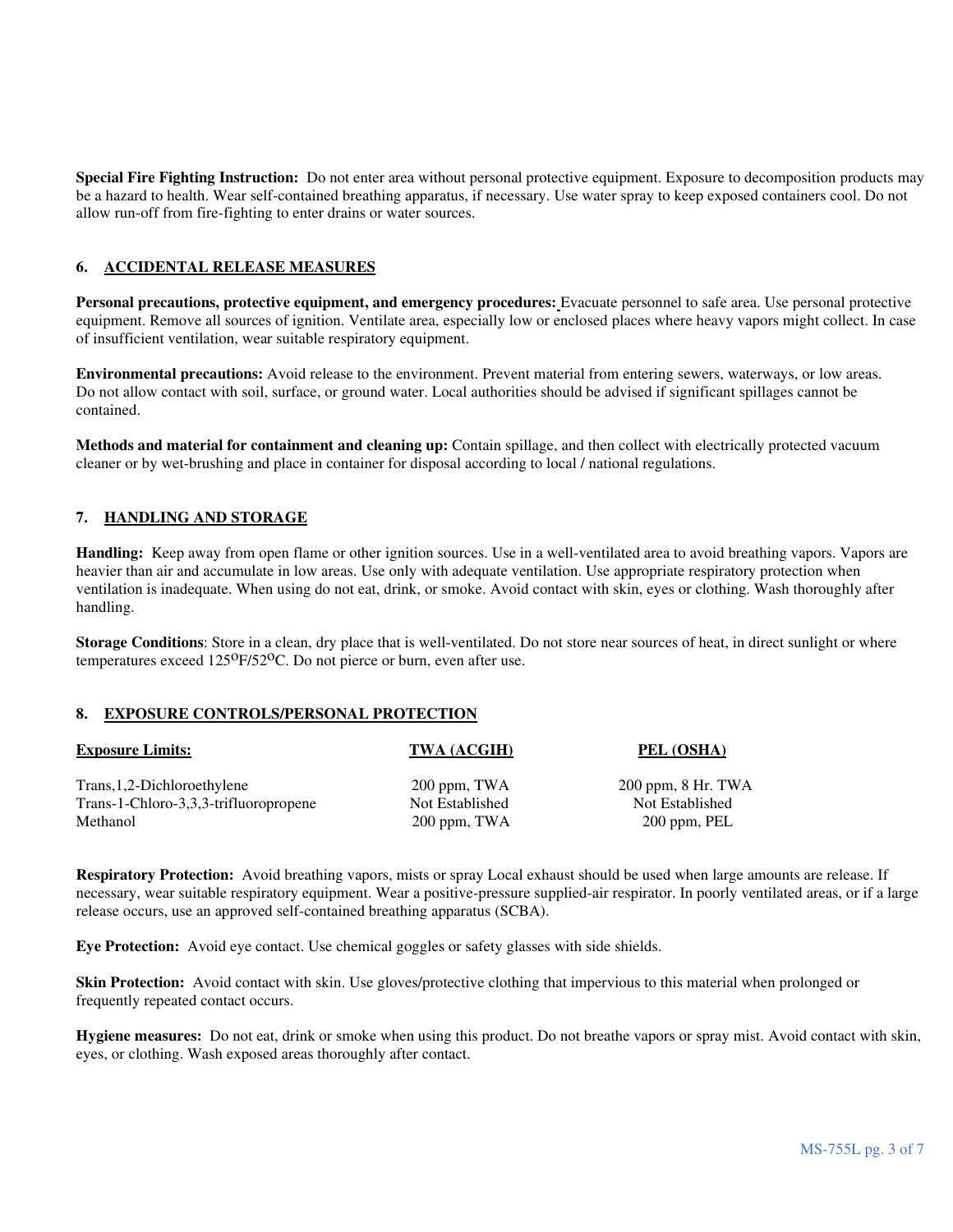# **9. PHYSICAL AND CHEMICAL PROPERTIES**

| <b>Boiling Point:</b> N.A.                             | <b>Percent Volatile by Volume:</b> 100% |  |  |
|--------------------------------------------------------|-----------------------------------------|--|--|
| <b>Density:</b> 1.20 g/cc at $77^{\circ}F/25^{\circ}C$ | Vapor Pressure: N.A.                    |  |  |
| Vapor Density (Air=1): N.A.                            | Solubility in $H_2O$ : Insoluble        |  |  |
| <b>Form:</b> Aerosol                                   | <b>Appearance:</b> Clear                |  |  |
| <b>Color:</b> Clear-Colorless                          | <b>Odor:</b> Slight odor                |  |  |

## **10. STABILITY AND REACTIVITY**

**Reactivity:** Stable and non-reactive under normal conditions.

**Chemical stability:** Stable under recommended storage conditions.

**Possibility of hazardous reactions:** Hazardous polymerization will not occur.

**Material and Conditions to Avoid:** Heat, sparks, flames. Direct sunlight. Extremely high temperatures. Strong oxidizers. Powdered Magnesium and Aluminum.

**Decomposition:** This product can be decomposed by high temperatures (flame, glowing metal surfaces, etc.) forming Carbon oxides (CO, CO2), Hydrogen Chloride, Hydrogen fluoride, Carbonyl halides.

#### **11. TOXICOLOGICAL INFORMATION**

#### **Trans-1,2-Dichloroethylene**

**Acute Oral:** LD50: 7902 mg/kg in rats **Acute Dermal:** LD50: > 5,000 mg/kg in rabbits **Acute Inhalation:** 4 hour LC50: 95.4 mg/l in rats. Test atmosphere: vapor. Method: OECD Test Guideline 403 **Skin Corrosion/Irritation:** Mild skin irritation in rabbits **Serious Eye Irritation/ Eye Irritation:** Eye irritation in rabbits. Reversing within 7 days. **Skin Sensitization:** No data available **Respiratory Sensitization:** No data available **Germ Cell Mutagenicity:** Evidence does not support classification of a germ cell mutagen. **Carcinogenicity:** Not classified based on available information. **Reproductive toxicity:** Negative for Embryo-fetal development in rats by inhalation (OECD Test Guideline 414) **STOT-single exposure:** May cause drowsiness and dizziness. **STOT-repeated exposure:** Inhalation: No significant health effects observed in animals at concentrations of 250 ppmV/6h/d or less. **Aspiration toxicity:** Not classified based on available information.

#### **Trans-1-Chloro-3,3,3-trifluoropropene**

**Acute Inhalation:** 4 hour, LC50 rat:120000 ppm **Skin irritation:** 4 hour, rabbit: Not classified as a skin irritant in animal testing. Method: OECD Test Guideline 404 Sensitization: Does not cause skin sensitization. Classification: Patch test on human volunteers did not demonstrate sensitization properties.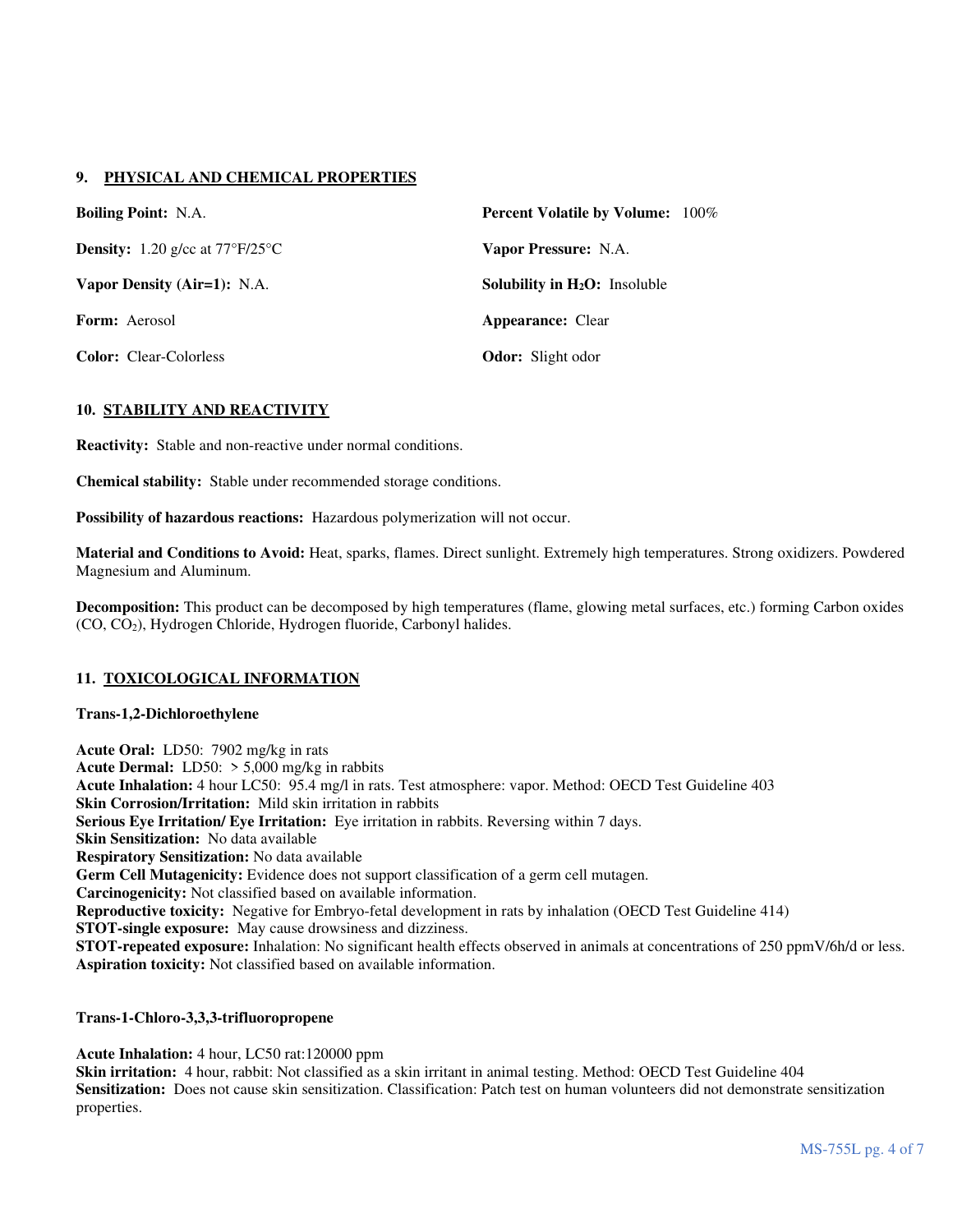**Repeated dose toxicity:** 4 Weeks, Inhalation, rat: NOEL 4500 ppm. Note: Subacute toxicity **Genotoxicity in vitro and in vivo:** Various tests did not show mutagenic effects. **Reproductive toxicity:** Species: Rabbit: No-observed-effect level - 15,000 ppm Species: Rat: No-observed-effect level - 10,000ppm **Teratogenicity:** Species: Rabbit: No-observed-effect level - 15,000 ppm Species: Rat: No-observed-effect level - 10,000ppm

## **Methanol**

.

**Inhalation Acute toxicity:** 3mg/l estimated, 4 hours (vapor) (Based on harmonized classification in EU regulation 1272/2008, Annex VI) **Dermal Acute toxicity:** 300 mg/kg, (estimated in humans) **Oral Acute Toxicity:** 300 mg/kg, (estimated in humans) **Skin Corrosion/Irritation:** No irritation, Rabbit **Serious Eye Irritaion/ Eye Irritation:** No irritation, Rabbit **Skin sensitization:** Negative in Guinea pig (Maximization Test) **Respiratory Sensitization:** Not classified based on available information **Germ Cell Mutagenicity:** Genotoxicity in vivo and vitro tests were negative. **Carcinogenicity:** Negative in Mouse, 18 months (inhalation-vapor). **Reproductive Toxicity:** Fertility/early embryonic development - Negative in Mouse (ingestion) Embryo-fetal development - Positive in Mouse (ingestion). The effects were only at maternally toxic doses. **STOT-single exposure:** May cause damage to organs (Eyes, Central Nervous System) **STOT-repeated exposure:** NOEL: 1.06 mg/l (90 days, Inhalation-vapor) in rats **Aspiration toxicity:** Not classified based on available information

# **12. ECOLOGICAL INFORMATION**

#### **Trans-1,2-Dichloroethylene**

96 hour LC50 in Lepomis marochirus (Bluegill sunfish): 135 mg/l. Based on data form similar materials. 48 hour EC50 in Daphnia magna (Water flea): 220 mg/l. Method: EPA-660/3-75-009 48 hour EbC50 in Pseudokirchneriella subcapitata (Green algae): 36.36 mg/l. Method: OECD Test Guideline 201

**Biodegradability:** Not readily biodegradable. Method: OECD Test Guideline 301D **Bioaccumulative potential:** Partition coefficient n-octanol/ water (log Pow): 2.06 **Mobility in soil:** No data available.

#### **Trans-1-Chloro-3,3,3-trifluoropropene**

96 hour LC50 – Oncorhynchus mykiss (rainbow trout): 38 mg/l. Method: OECD Test Guideline 203 48 hour EC50 – Immobilization of Daphnia magna (Water flea): 82 mg/l. Method: OECD Test Guideline 202 72 hour EC50 – Growth inhibition of Pseudokirchneriella subcapitata (green algae): > 215 mg/l. Method: OECD Test Guideline 201 72 hour NOEC – Growth rate of Pseudokirchneriella subcapitata (green algae): 115mg/l. Method: OECD Test Guidelines 201 **Bioaccumulation:** No bioaccumulation is to be expected, due to the distribution coefficient n-octonol/water. **Biodegradability:** Not readily biodegradable. Value: 0%. Method: OECD 301D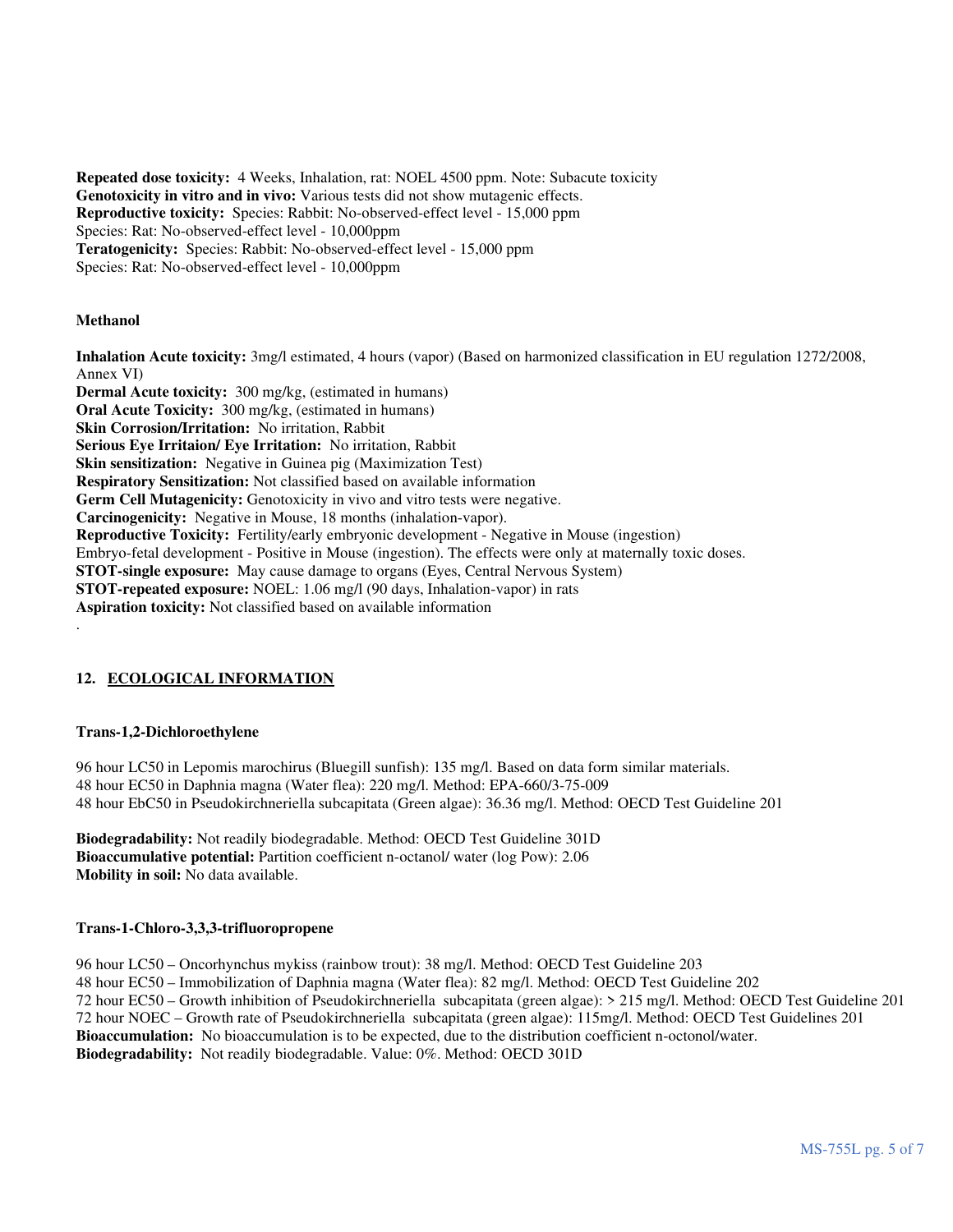#### **Methanol**

96 hour LC50 in Lepomis marochirus (Bluegill sunfish): 15,400 mg/l 48 hour EC50 in Daphnia magna (Water flea): >10,000 mg/l 96 hour EC50 in Pseudokirchneriella subcapitata (Green algae): 22,000 mg/l 200 hour NOEC in Oryzias latipes (Orange-red killfish): 15,800 mg/l **Biodegradability:** Readily biodegradable. 95% biodegradable in 20 days **Bioaccumulative potential:** Partition coefficient: n-octanol/water: log Pow: -0.77

## **13. DISPOSAL CONSIDERATIONS**

Comply with federal, state and local regulations. Remove to a permitted waste disposal facility.

## **14. TRANSPORT INFORMATION**

**U.S. DOT Limited Quantity** 

 **IATA Proper Shipping Name:** Aerosols, Flammable **Hazard Class:** 2.1 **Identification No.** UN1950 **Packing Group:** None

 **IMDG Proper Shipping Name:** Aerosols, Flammable **Hazard Class:** 2.1 **Identification No.** UN1950 **Packing Group:** None

#### **15. REGULATORY INFORMATION**

## **U.S. Federal Regulations**

**TSCA:** All ingredients are listed in TSCA inventory.

**SARA 313 Regulated Chemicals:** Methanol

#### **State Regulations (U.S.)**

**California Proposition 65**: This product contains a chemical known to the State of California to cause cancer and/or birth defects or other reproductive harm.